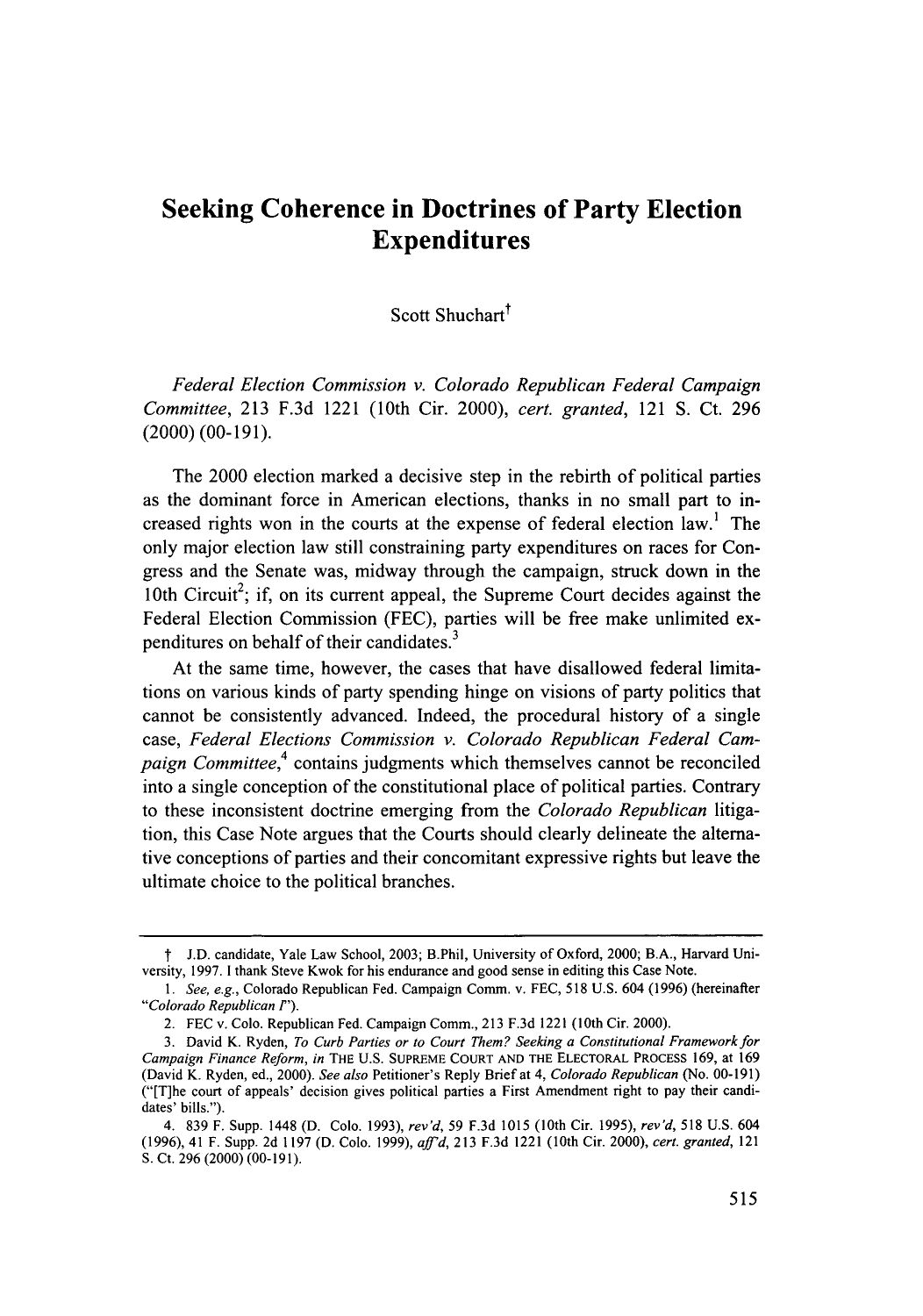#### I. THE LONG HISTORY OF COLORADO REPUBLICAN

The *Colorado Republican* litigation began with a 1986 **FEC** enforcement action over state-party spending in a federal Senate campaign.<sup>5</sup> The FEC was roused to act **by** the party's buying a radio advertisement critical of the opposing party's candidate before it had held its own primary. The party challenged the FEC's presumption of the applicability of  $\S$  441a(d)(3) of the Federal Election Campaign Act (FECA), as amended, $6$  on the grounds that the application of party spending limits to expenditures independent of a candidate violated the party's First Amendment rights to expression and association. The Supreme Court, in *Buckley v. Valeo,* had struck down FECA's limitations on such independent expenditures by individuals and non-party political committees.<sup>7</sup> In addition to a parallel First Amendment defense, the Committee sought a declaration that the statutory provision limiting *coordinated* expenditures between candidates and party committees was violative of the party's First Amendment guarantees.<sup>8</sup>

The District Court,<sup>9</sup> and ultimately the Supreme Court, ruled in favor of the Committee on the independent expenditure issue, but without reaching the facial challenge to limits on coordinated expenditures. 1° The impact of the decision was immediate: in the few months between the decision and the 1996 election, the two major parties spent more on independent advertising than all other political committees and individuals combined.'"

On remand, the district court<sup>12</sup> and the 10th Circuit<sup>13</sup> supported the Committee, holding that  $\S$  441a(d)(3)'s limitation created a "significant interference" with the party's rights<sup> $14$ </sup> (this despite the fact that party campaign activity has grown substantially since the introduction of  $FECA<sup>15</sup>$ . As the court read *Buckley* and its progeny, the only justification for restrictions like  $\S$  441a(d)(3)

- *8. Colorado Republican,* 839 F. Supp. at 1451.
- *9. Id.* at 1456.

**11.** FRANK J. **SORAUF,** *What* Buckley *Wrought, in* IF BUCKLEY FELL: A FIRST **AMENDMENT** BLUEPRINT FOR **REGULATING** MONEY **IN POLITICS 11,** 53 (E. Joshua Rosenkranz, ed., 1999).

*<sup>5.</sup> Colorado Republican,* 839 F. Supp. at 1451.

<sup>6.</sup> Federal Election Campaign Act Amendments of 1976, 2 U.S.C. §§ 441a-441h (2000). The state party committee had already assigned its coordinated spending ability to a committee of the national party organization.

<sup>7.</sup> Buckley v. Valeo, 424 U.S. 1, 50 (1976).

<sup>10.</sup> In *Colorado Republican I,* two Justices dissented and would have upheld § 441a(d)(3) as applied to independent and coordinated expenditures. A plurality of three allowed that the Committee's advertisement was protected under the First Amendment but chose not to reach the Committee's facial challenge, remanding the case for further proceedings. Four others would have struck down § **441** a(d)(3) altogether. *Colorado Republican 1,* 518 U.S. 604.

<sup>12.</sup> *Colorado Republican,* 41 F. Supp. 2d 1197.

<sup>13.</sup> *Colorado Republican,* 213 F.3d 1221.

<sup>14.</sup> *Id.* at 1232 (citing *Buckley).*

*<sup>15.</sup> See, e.g.,* **SORAUF,** *supra* note 11 (describing the low ebb of party power at FECA's passage and the "resurgence" of parties thanks to FECA's favorable structure).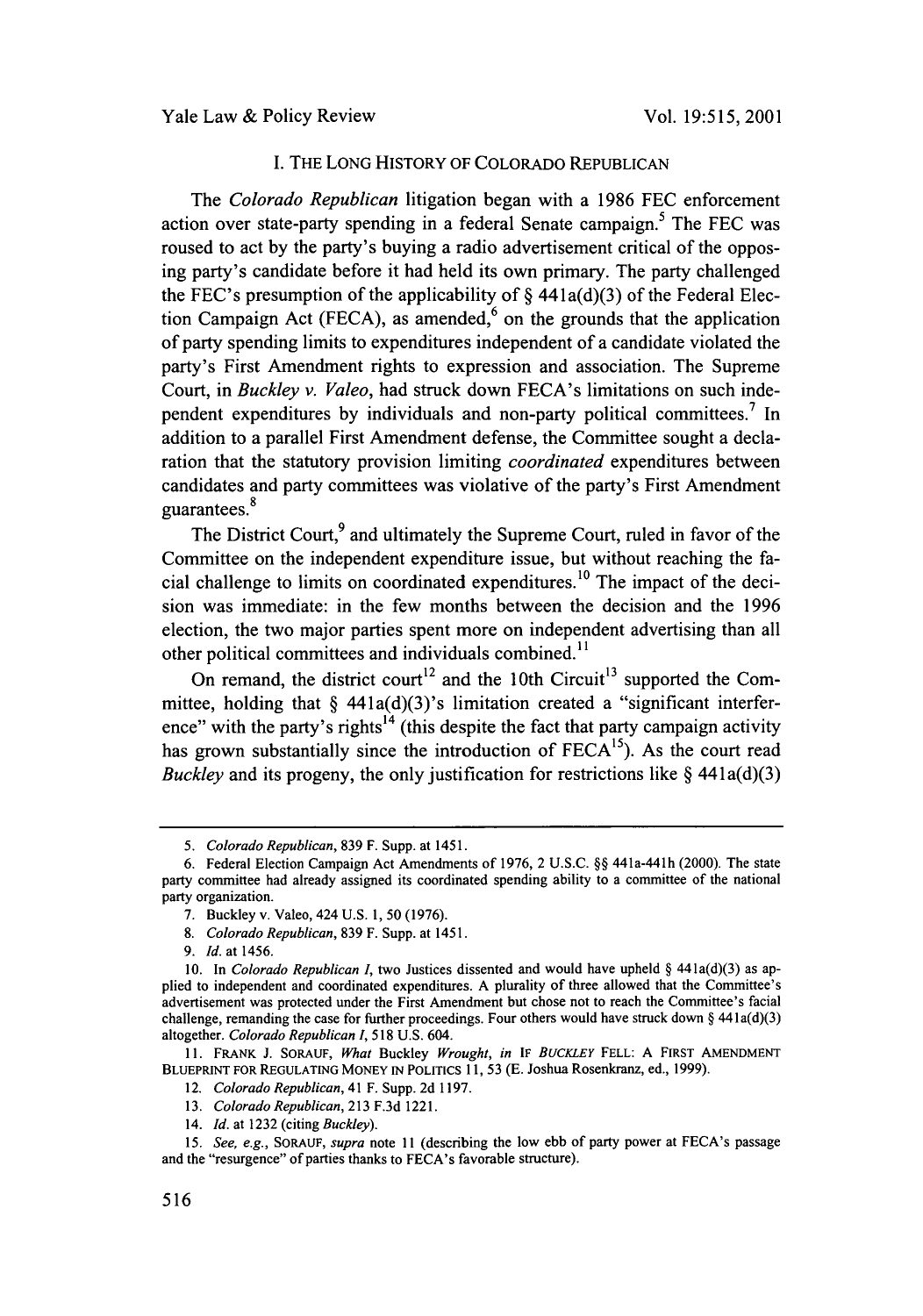must be the prevention of political corruption or the appearance of corruption; but "the role of political parties in our democracy" precludes the analysis *Buckley* used to uphold contribution limits for individuals and political committees.16 Drawing heavily from Justice Kennedy's partial dissent in *Colorado Republican I,* the 10th Circuit relied on its own analysis of the unique status of political parties in the American system to justify a different, and more conservative, analysis of the constitutional limits which might be placed on party conduct in order to limit corruption. Again, the parties were quick to react with expanded spending programs, at least in states under the 10th Circuit's jurisdiction.<sup>17</sup>

# **1I.** THE PLACE OF PARTIES

At the heart of *Colorado Republican* are two competing visions of the role of political parties in American elections and the rights the First Amendment secures to them. In the *Colorado Republican I* plurality opinion, parties emerged as super-political action committees (PACs), engaging in independent speech on behalf of their election goals.<sup>18</sup> What makes political parties unique, on this conception, is just that political parties have as their end not merely the furtherance of a particular policy prescription on a single issue, but the election of their candidates to office. On the second view, parties are "joint venturers"<sup>19</sup> with their candidates, fused in message and, in effect, in electoral role. Not just candidates but, on the district court's view, parties are "held accountable at the ballot box by voters."<sup>20</sup> On this understanding of the role of parties, the free speech rights of parties exceed those even of PACs, since a limitation on expenditures coordinated with their candidate artificially limits their participation in the elections for which parties are, in effect, candidates. 21 Yet parties cannot be *both* independent committees *and* candidates for office under the scheme Congress contemplated. A resolution of the *Colorado Republican* case along the lines used by the 10th Circuit would manage to entitle political parties to the rights of both PACs and individual candidates, but leave them free of the anticorruption restrictions that apply to either. This Section considers these competing visions.

<sup>16.</sup> *Colorado Republican,* 213 F.3d at 1232.

<sup>17.</sup> *See* Mike Allen, *GOP May Defy Curb on House Campaigns; Spending Would Test Court Ruling,* **WASHINGTON POST,** July 10, 2000, at **Al.**

<sup>18.</sup> Note that under FECA, the provisions for political party contributions and donations to candidates are cast as exemptions from the generally more stringent rules applying to political organizations. *See Colorado Republican I,* 518 U.S. at 611 ("[W]ithout special treatment, political parties ordinarily would be subject to the general limitation on contributions by a 'multicandidate political committee'") (citing 2 U.S.C. § 441a(a)).

<sup>19.</sup> Transcript of Oral Argument, *Colorado Republican 1,* 518 **U.S.** 604, 1996 WL 188710, at \*16.

<sup>20.</sup> *Colorado Republican,* 41 F. Supp. 2d at 1210.

<sup>21.</sup> Candidates cannot themselves be subject to expenditure limits. *Buckley,* 424 U.S. at 15.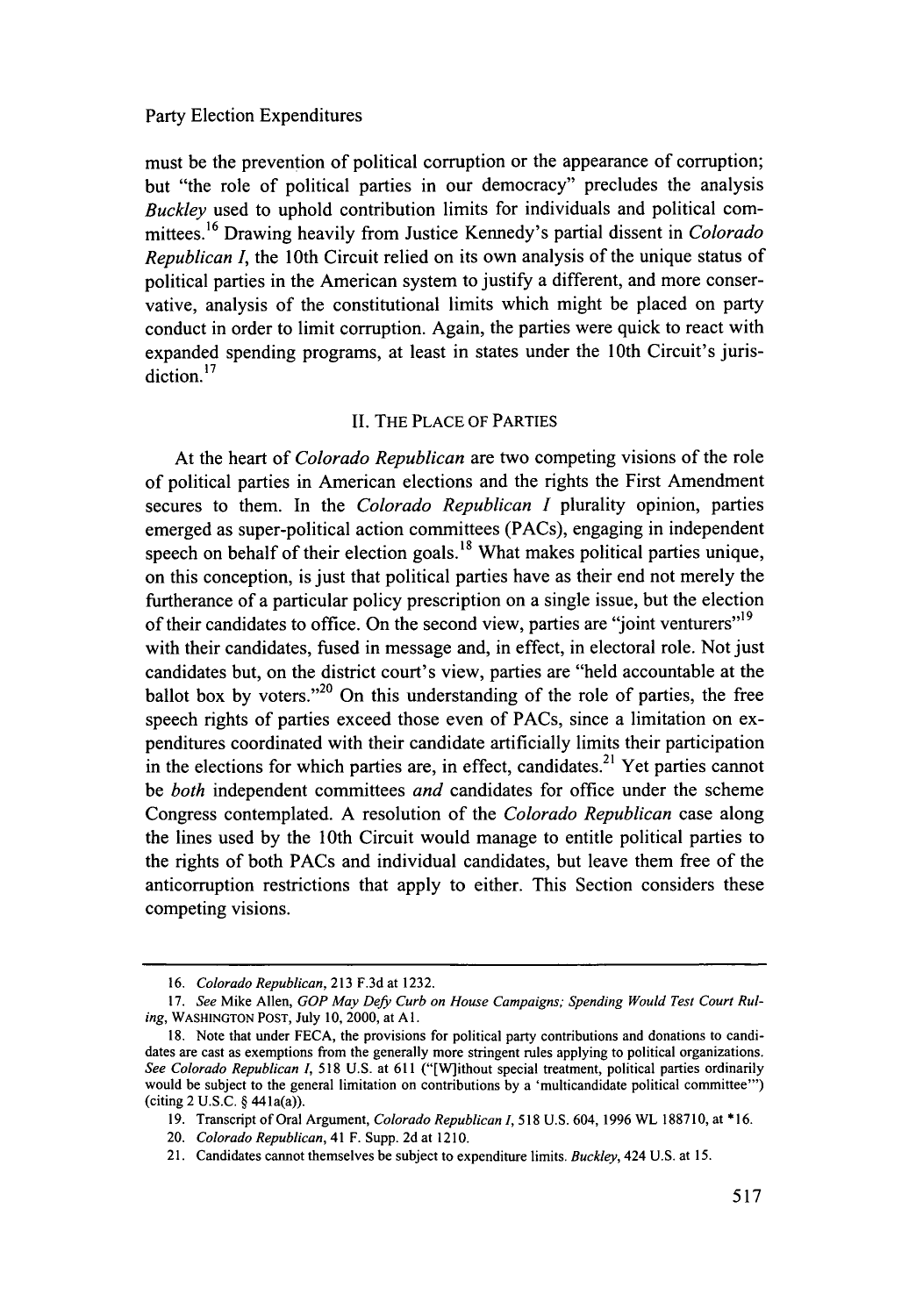On the former view, the electing of candidates is the political mission for which political parties are formed, as the opposition to handguns or to environmental regulation may be the *raison d'être* for other political committees. The party has "views" of which its independent expenditures are "expres- $\sin\left(\frac{1}{2}\right)$  protected by the same First Amendment protections covering "individuals, candidates, and *ordinary* political committees.<sup>323</sup> It follows from this view, as ratified in *Colorado Republican I,* that parties are in principle capable of speaking as proponents of their political views apart from any particular candidate or election.

The 10th Circuit advanced a sharply differing conception. On its view, once a candidate has been chosen and an election campaign is underway, the interests of a candidate (in being elected) and a party (in seeing its nominees win) converge, producing a fusion of their interests. Since a party's chief interest is in advancing its candidates, and its candidates provide the primary means to that end, limitations on its ability to contribute monies raised under the FECA limits ("hard money") would infringe its core First Amendment associational activity.<sup>24</sup> Parties, after all, lend their space on the ballot to a single candidate, and the candidate generally runs as the nominee of a single party.<sup>25</sup> Indeed, since parties are but "one step removed from the candidate," on this line of reasoning, infringement on their associational right to make unlimited contributions at least verges on infringement of their candidates' speech rights. $^{26}$ 

The *post-Buckley* cases indicate that while advocacy of policies and political views must generally receive wide First Amendment protection, different sorts of actors may be subject to different sets of limitations on their electionrelated activity, so long as the limitations target corruption or the appearance of corruption.<sup>27</sup> Thus, in *FEC v. Massachusetts Citizens for Life, Inc.*,<sup>28</sup> the Court sustained FECA's restrictions on corporate election expenditures but carved out a First Amendment exception for corporations of a purely ideological nature, while, in *California Medical Association v. FEC*,<sup>29</sup> contribution limitations on unincorporated (commercial) associations were upheld against a First

<sup>22.</sup> *Colorado Republican I,* 518 U.S. at 616.

<sup>23.</sup> *Id.* at 618 (emphasis added).

<sup>24.</sup> *See Colorado Republican,* 213 F.3d at 1227.

*<sup>25.</sup> See* Richard Briffault, *Political Parties and Campaign Finance Reform,* 100 COLUM. L. REv. 620, 639 (contrasting PACs, which contribute only money, and parties, which give ballot access).

<sup>26.</sup> *Colorado Republican,* 213 F.3d at 1227. Counsel for the Committee advocated this view in oral arguments for *Colorado Republican* **1,** urging a close analogy between a party's relation to a candidate and the candidate's relation to her own campaign. *See* Transcript of Oral Argument at 16, *Colorado Republican* (No. 95-489), *available at* 1996 WL 188710 (1996).

<sup>27.</sup> *See Buckley,* 424 U.S. at 46; Nixon v. Shrink Missouri Gov't PAC, 528 U.S. 377, 388 (2000) (reaffirming the *Buckley* corruption standard).

<sup>28. 479</sup> U.S. 238 (1986).

<sup>29. 453</sup> U.S. 182 (1981).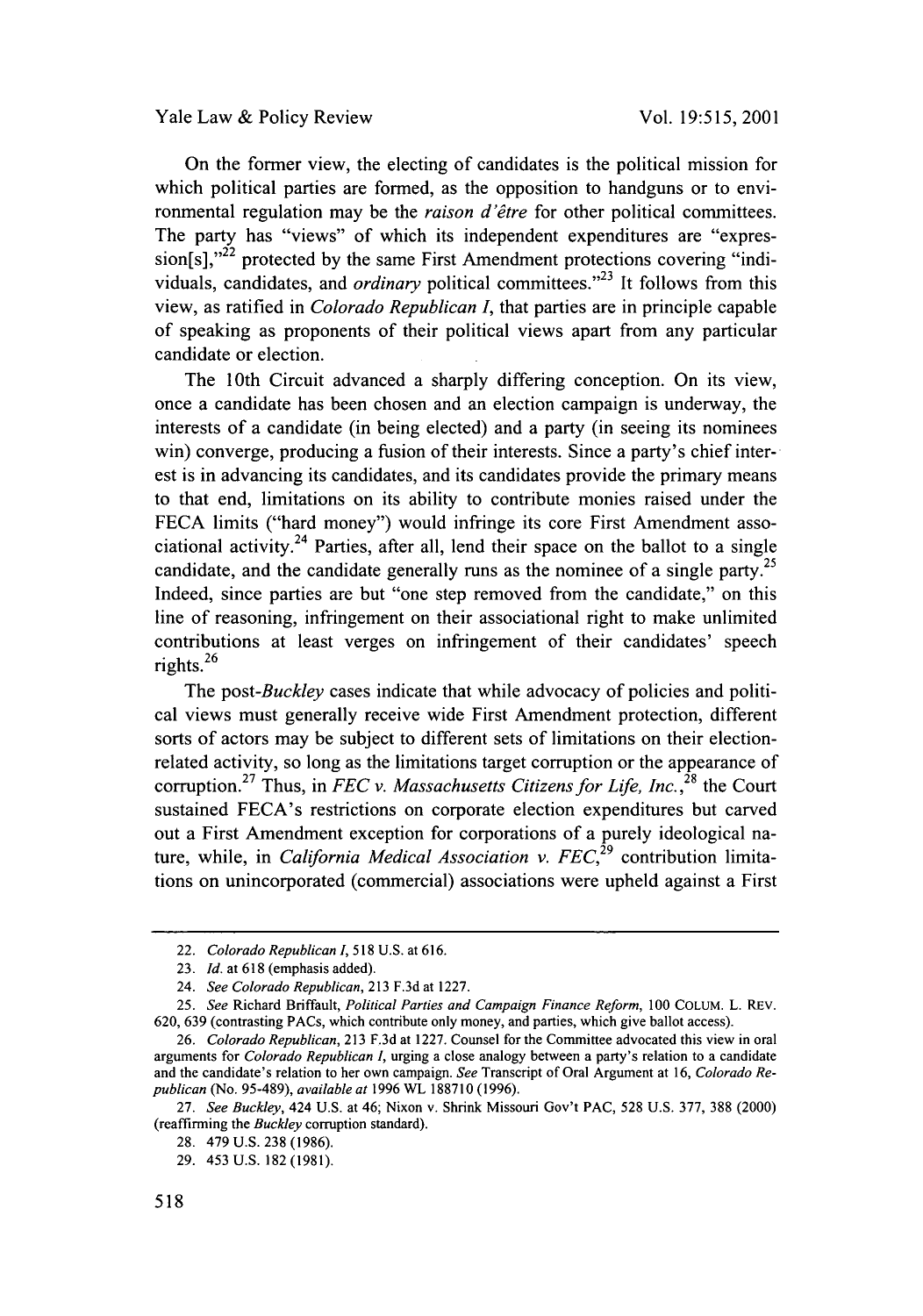Amendment challenge. The nature of an organization--commercial or ideological, in particular—determines the degree of scrutiny awarded to its First Amendment claims. Similarly, the nature of political parties bears on the degree of protection accorded to them, which is why *Colorado Republican I* upheld party independent expenditures as activity that would be permitted of any non-party PAC.

Yet parties *are* quite different from non-party political committees. Unlike the Sierra Club's or the NRA's PAC, the Republicans and Democrats in effect own permanent nationwide ballot access, including in many jurisdictions a public apparatus for carrying out primary elections to determine party nominees. Recognition on the ballot is, under federal law, what *makes* a political organization into a party.<sup>30</sup> As such, the party is enmeshed in the public elections apparatus in the way an ordinary political committee is not—perhaps, even, to the point of being a quasi-state actor.<sup>31</sup> (This distinction is even sharper if, as Justice Kennedy has suggested, parties are *necessary* for effective campaign- $\sin\left(\frac{32}{2}\right)$  The rationale for allowing PAC independent spending does not necessarily extend to political parties insofar as those parties are acting under their public institutional role of providing ballot access. So while the kinship between parties and PACs gives them the freedom to make unlimited independent outlays, the relationship between parties and the electoral apparatus cuts against the claim that *all* party support of its candidate is protected. "Core political speech" demanding "exacting scrutiny" when conducted by private individuals or political committees may demand less strict scrutiny when it is the speech of a political party acting in an official, public capacity.<sup>33</sup>

Even if the quasi-state-actor question can be resolved in favor of the parties, the 10th Circuit's reasoning is unsound. From the alleged identity of interests between candidates and parties, nothing follows about the identity of their First Amendment rights. Parties have associational rights candidates do not have; but while their names appear on the ballot, they receive no official power when their ballot line receives the most votes. Parties can open unregulated "soft money" accounts to fund certain organizational expenditures; candidates cannot. The more closely the party and the candidate are identified, the more

<sup>30. 2</sup> U.S.C. § 431(16) ("The term 'political party' means an association, committee, or organization which nominates a candidate for election to any Federal office whose name appears on the election ballot as the candidate of such association, committee, or organization.")

<sup>31.</sup> One Justice suggested this view at oral argument for *Colorado Republican L See* Transcript of Oral Argument, *supra* note 19, at \*20; *see also* Brief for Petitioner at 15, *Colorado Republican (No.* 00- 191) (arguing that "when a political party assumes an official role in the State's electoral machinery, it is typically subject to greater constraints than a political organization acting in a purely private capacity").

<sup>32.</sup> *Colorado Republican I,* 518 U.S. at 629 (Kennedy, J., concurring in judgment and dissenting in part).

<sup>33.</sup> *See, e.g.,* McIntyre v. Ohio Elections Comm'n, 514 U.S. 334, 347 (1995) ("When a law burdens core political speech, we apply 'exacting scrutiny,' and we uphold the restriction only if it is narrowly tailored to serve an overriding state interest") (citations omitted).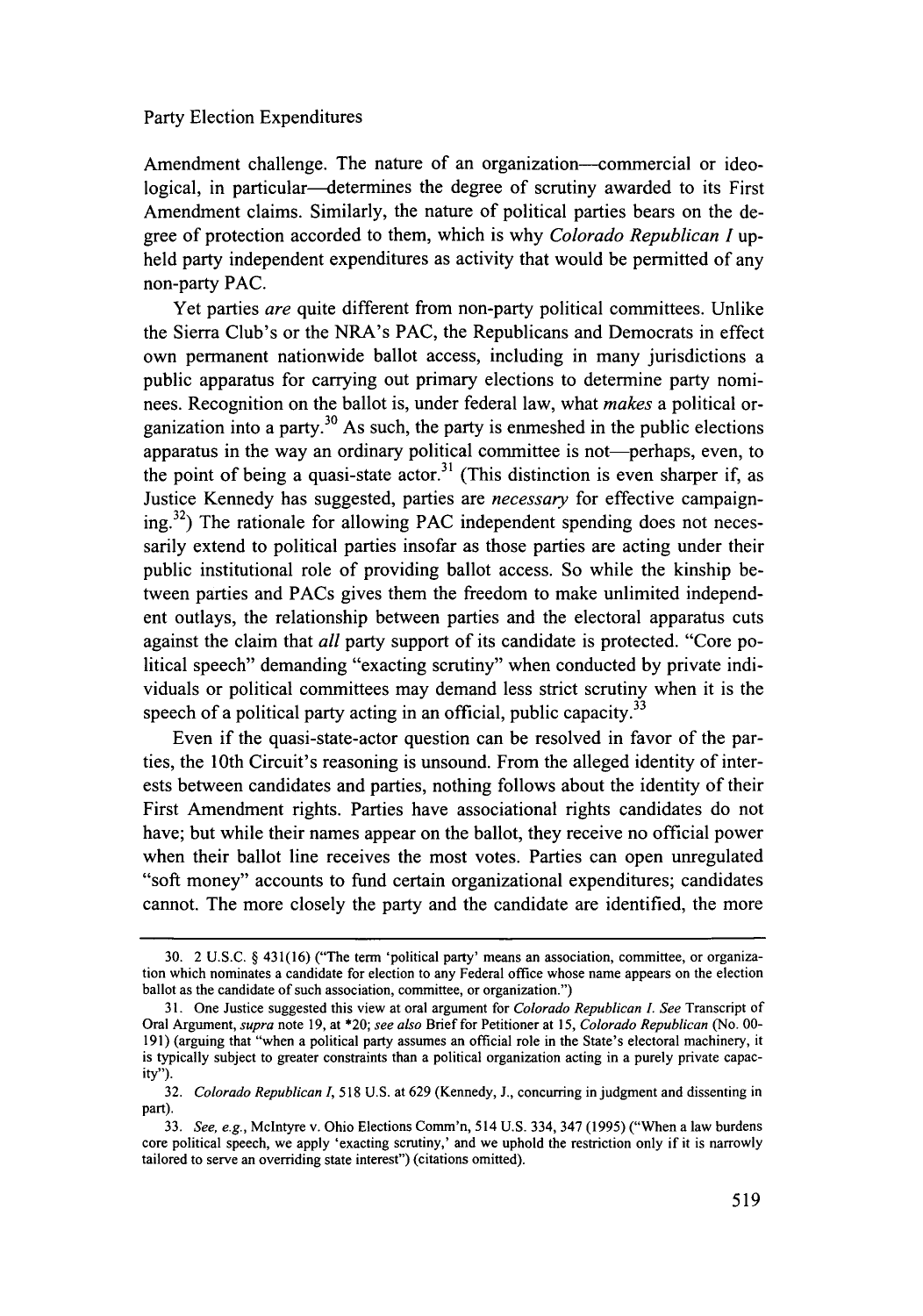suspect the Colorado Republican I holding appears.<sup>34</sup> Moreover, if a party exists only to advance its candidates, it is unclear what ideological message its independent expenditures might advance. Party advertisements, even those which avoid express advocacy, are almost invariably about particular candidates, not general election issues.<sup>35</sup>

#### III. "CONDUIT CORRUPTION" AND THE *BUCKLEY TEST*

Though the 10th Circuit's theory of party-candidate fusion seems incompatible with *Colorado Republican I,* a contrary holding would, on the *Buckley* line of cases, require that the Court find the limits on party-candidate coordinated spending suitably tailored to meet the government's acknowledged interest in stopping corruption or the appearance thereof. While the literature on what "corruption" means in this context is quite vast, even a limited construction of the term can be recognized to apply to the current system of donorparty-candidate campaign funding. Hence the Court can uphold  $\S$  441a(d) on at least two ordinary *Buckley* grounds. <sup>36</sup>

One form of corruption is so-called "conduit" corruption, in which the close party-candidate connection is exploited as an extra way for individual donors and interest groups to secure a *quid pro quo* arrangement with a candidate. While individuals are able to give only \$1000 to a candidate for a given election cycle, the "hard money" limit for direct donations to parties is, at \$20,000, substantially higher.<sup>37</sup> If limits on party donations to candidates are lifted altogether, the parties can become funnels for full-limit hard-money donations to each of their candidates. One thousand wealthy donors would under the current regime be limited to donating, collectively, \$1 million to a Congressional candidate plus \$20 million to her party; the party could hand over only \$10,000 of that to the candidate. Without  $\S$  441a(d), the thousand donors could direct all \$21 million to the candidate, \$1 million directly and the other \$20 million through the party funnel. While parties are not supposed to "earmark" contributions for particular candidates, it is hard to see how this restriction would or could be enforced under a regime in which the parties are able to donate *all* of their receipts directly to their candidates' campaign accounts.

<sup>34.</sup> *See also* Richard Briffault, *Political Parties and Campaign Finance Reform, supra* note 25, 636ff (making a different set of arguments for the incompatibility of the two views contrasted in text).

*<sup>35.</sup> See also* Scott Thomas & Jeffrey Bowman, *Coordinated Expenditure Limits: Can They Be Saved?* 49 CATH. U. L. REv. 133, 157 (1999) (noting that perhaps only one-fifth of advertisements paid for by candidates contain the "magic words" of express advocacy).

<sup>36.</sup> It is unclear whether a party official's offer to direct extra party backing to a member of Congress to secure her vote for the party line would or should be considered a *quid pro quo.* On the "fusion" theory of party and candidate, such an arrangement is surely allowed, and perhaps ineradicable from a party-political system with private campaign financing. *See, e.g., Colorado Republican 1,* 518 U.S. at 646 (Thomas, J., concurring in part and dissenting in part) ("The very aim of a political party is to influence its candidate's stance on issues and.., his votes.").

<sup>37. 2</sup> U.S.C. § 441a(a)(l)(B).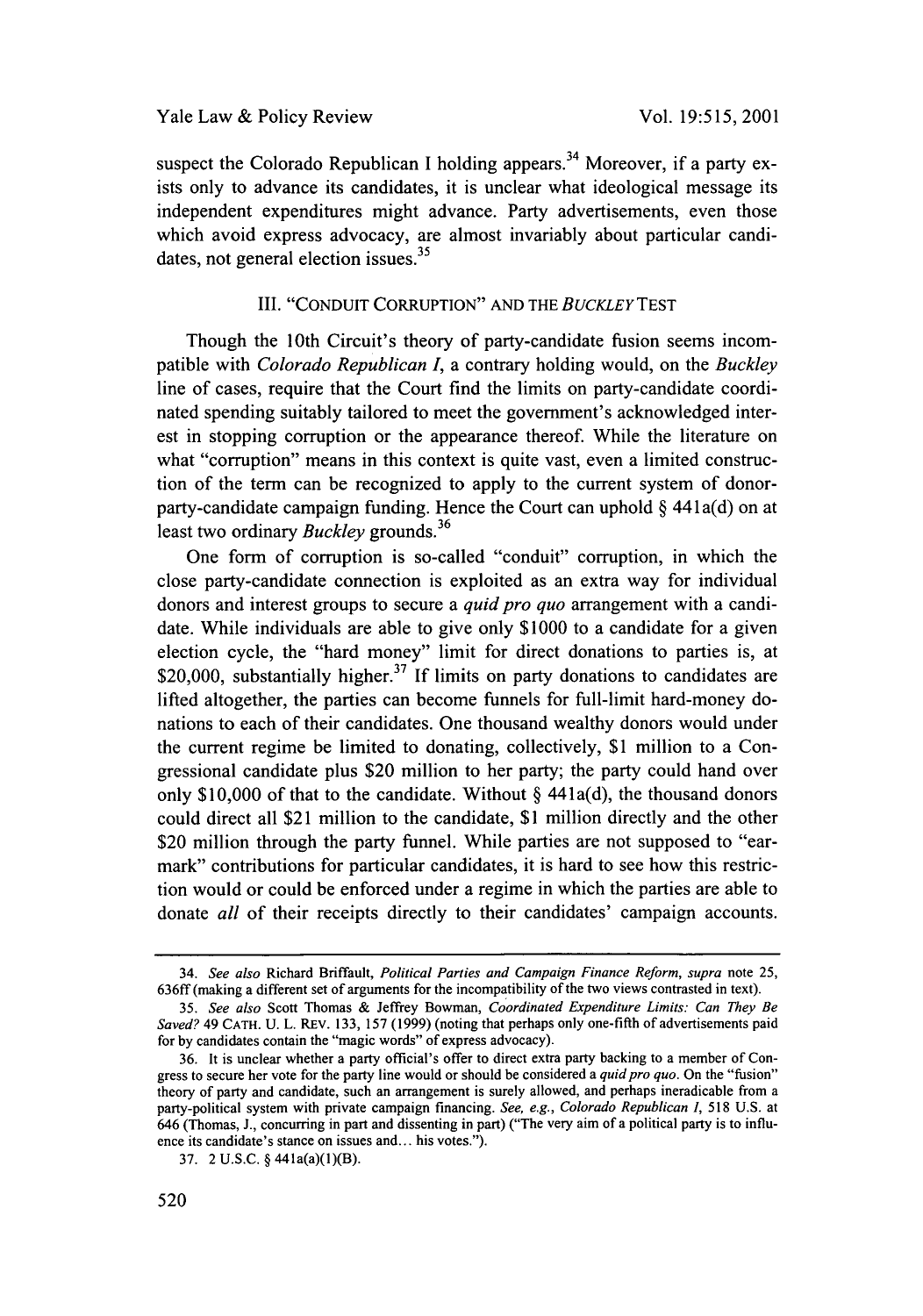There is no reason to think that the intermediary funnel would greatly compromise a large donor's ability to exact a *quo* for his quid.

More invidious is the prospect of "detour" corruption by unregulated, unlimited "soft money"—money that corporations and unions, unable to make "hard money" donations, nonetheless provide to party committees. National and state party committees have established an elaborate shadow market in which soft and hard dollars are exchanged among various organs, with hard dollars trading at a decided premium to soft.<sup>38</sup> Since soft money can buy hard money, and since *Colorado Republican I* frees parties to do much more electioneering activity with soft money, a decision to strike down  $\S$  441a(d) would likely result in parties channeling their hard dollars where their soft-money donors direct. A large corporate soft-money donation can buy a party's allegiance just as much as a large private hard-money donation. Soft money will determine the priorities by which the party spends its hard money. With unlimited hard-money transfers to candidates, soft money will find its way to candidates, discounted by the hard-money premium. Not only is this an environment in which the *quid pro quo* can flourish, but any regime in which extremely large contributions are apt to become the focus of fund-raising efforts triggers *Buckley's* sensitivity to the appearance of corruption.

The Court has touched on conduit corruption, albeit obliquely. In *California Medical Association v. FEC,39* the Court denied an unincorporated association the ability to harness the election-spending powers of a PAC while evading the requirement that a political committee draw its support from a reasonably large membership. Rejecting the idea that a political committee's main supporter might be entitled, in addition to its regulated contributions, to fund the committee's administrative support, the Court noted that, "[i]n this manner, political committees would be able to influence the electoral process to an extent disproportionate to their public support and far greater than the individual or group that finances the committees operations would be able to do acting alone. In so doing, they could corrupt the political process in a manner that Congress... has sought to prohibit."<sup>40</sup> Displacement of regulated money by unregulated contributions thus presents a hazard of corruption which Congress may prevent. The challenged  $\S$  441a(d) does just that by limiting the size of the conduit.

Were the Court to have adopted the candidate-party "fusion" theory in *Colorado Republican I,* the conduit-corruption worry as regards coordinated expenditures might have less bite. If parties and candidates were two faces of the same enterprise, then perhaps their associational rights would protect their

<sup>38.</sup> *See Colorado Republican,* 41 F. Supp. 2d at 1201 (finding soft-money is traded for hard money, sometimes at a premium).

<sup>39. 453</sup> U.S. 182 (1981).

<sup>40.</sup> California Med. Ass'n v. FEC, 453 U.S. 182, 199 n.19.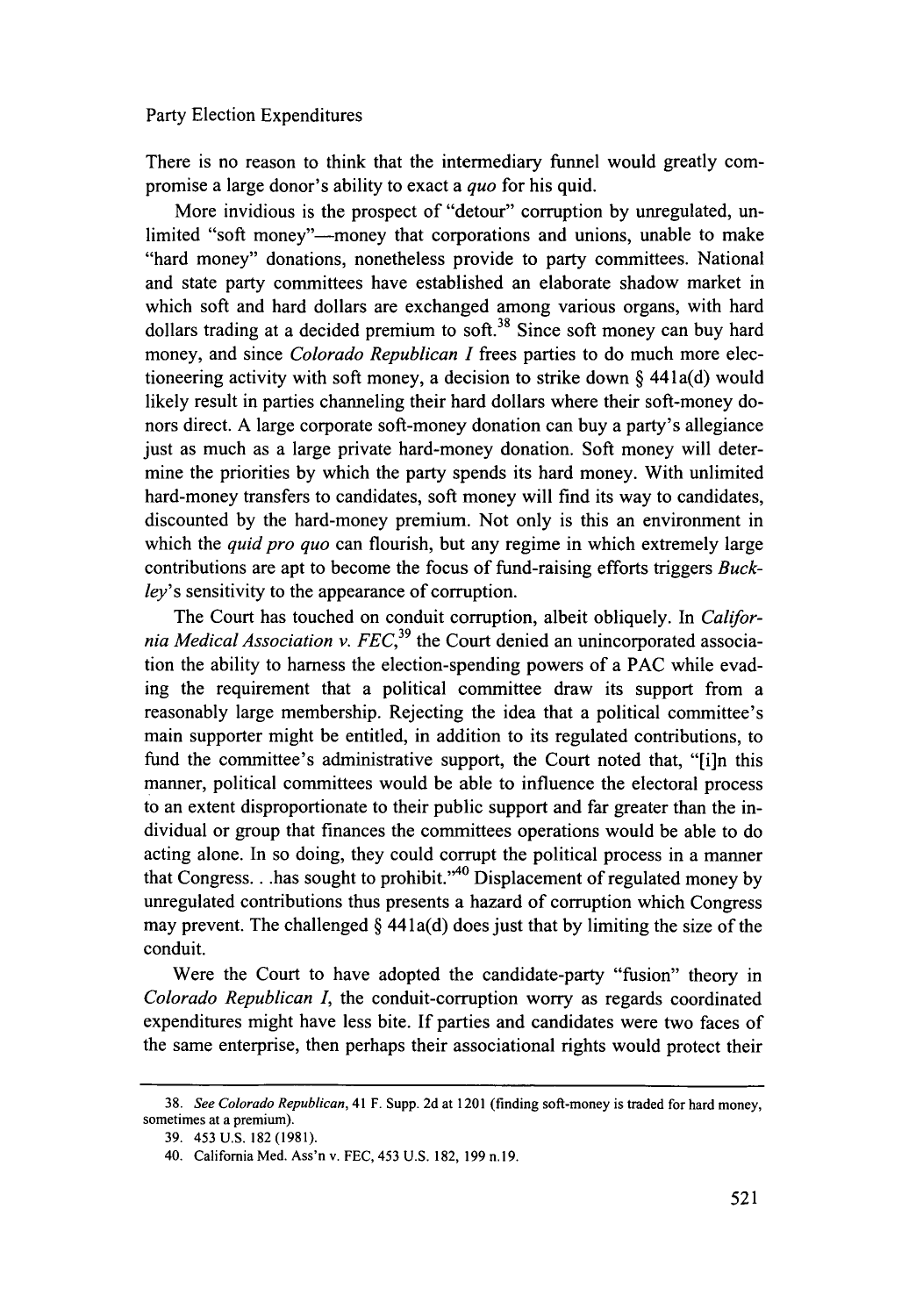#### Yale Law & Policy Review

ability to transfer money from one pocket to another. Whatever would license that associational privilege, however, plainly undermines the *Colorado Republican I* holding that, even once a party has named its candidate, it is capable of buying completely independent, uncoordinated election advertising. The freedom of a party and its candidate to act as strangers, as conferred by *Colorado Republican I,* precludes their freedom to act as a unitary organization. Either cluster of rights could be coherently asserted under the *pre-Colorado Republican* election-law jurisprudence; but the two clusters cannot be grasped simultaneously, and *Colorado Republican I* has already chosen the law of the case.

# IV. BACKING OFF FROM A POLITICIAN'S QUESTION

It may, and indeed should, be objected that the choice between these competing models of party-candidate interaction is not itself a First Amendment question. The freedom to associate does not determine the types of protected associations. Both the fusion and independent-advocacy models of partycandidate interaction appear desirable sorts of arrangements, and one or the other may be necessary for modern mass politics.<sup>41</sup> Congress's interest in preventing corruption and the appearance of corruption defines the allowable limits on the First Amendment rights a party and its candidate can expect under each of these models. But which of the two models should prevail is not thereby settled. The question becomes which conception, and which bundle of attendant rights, the Court ought to recognize.

The courts have hardly shied away from grappling with this fundamental question of political structure. The 10th Circuit's decision hinges on its finding that "Parties are—or *should be*—integral parts of all political life."<sup>42</sup> From that finding flows its concern that party speech is precisely the kind of core political activity requiring strong First Amendment protection. In so far as such judicial notice, aided by legislative findings,<sup>43</sup> recognizes the central role parties play in the electoral process, no harm is done. Once that assessment shifts, however, into a choice of how that role is to be conceived for First Amendment purposes, judicial notice is insufficient. Committee-candidate fusion organizations are, apparently, constitutional; and committees that advocate on behalf of political issues clearly are. Which sort of protected organization the major American party committees are, however, is a matter for neither First Amendment deduction nor judicial fact-finding. It is a matter for political judgment.

<sup>41.</sup> There may of course be limitations on what party systems are available in the United States, no matter how desirable. After all, "Partisan politics bears the imprimatur only of tradition, not the Constitution." Elrod v. Bums, 427 U.S. 347, 369 n.22 (1976) (plurality opinion).

<sup>42.</sup> *Colorado Republican,* 213 F.3d at 1228 (quoting with approval JOHN H. ALDRICH, WHY PARTIES: THE ORIGIN **AND** TRANSFORMATION OF POLITICAL PARTIES **IN** AMERICA **19** (1995)) (emphasis added).

<sup>43.</sup> *See, e.g.,* S. REP. no. 93-689, at 7 (1974) (calling the party system "vital to American politics").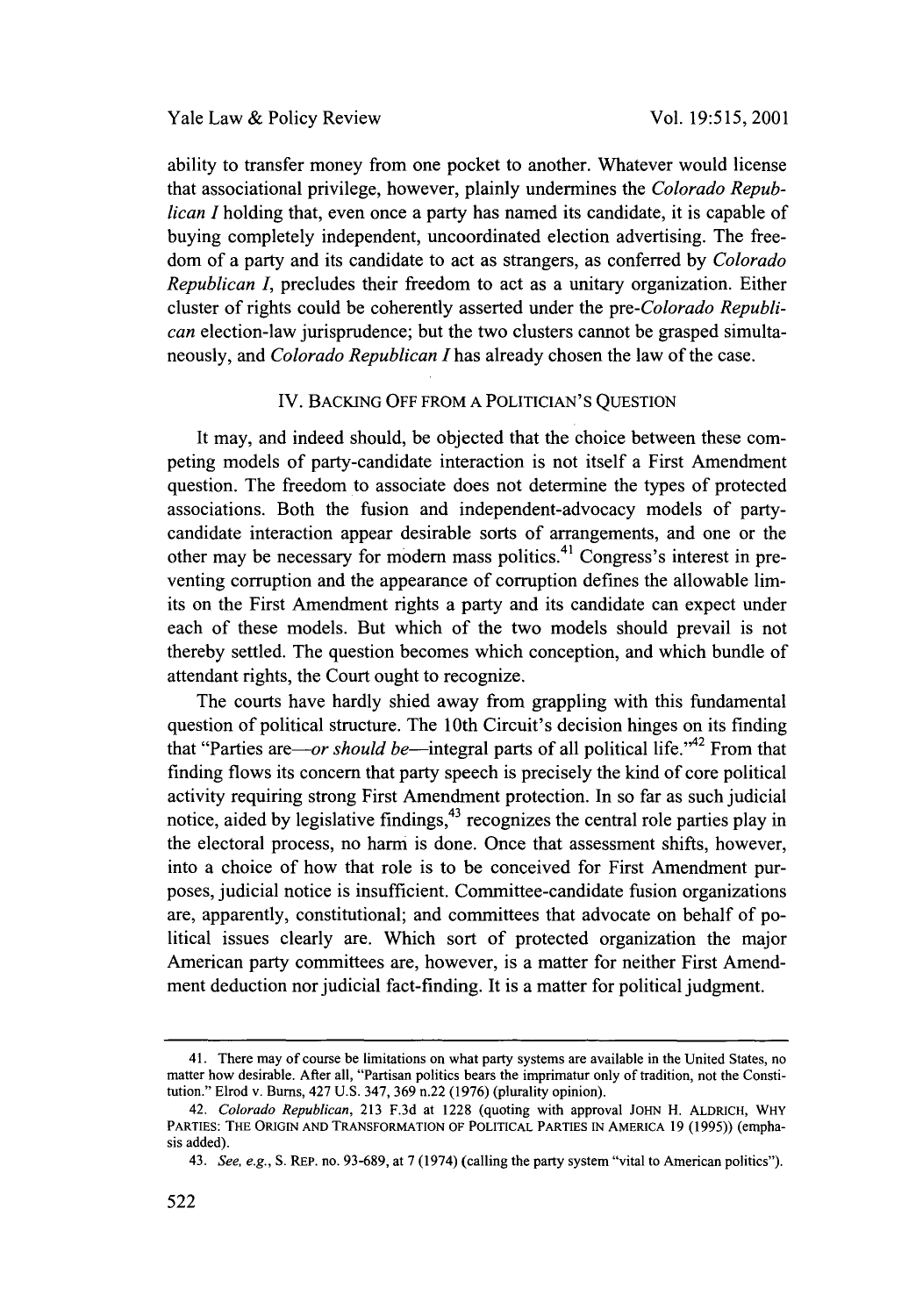The 10th Circuit's de novo conceptualization of the matter notwithstanding, Congress has already made the relevant judgment. In choosing to regulate parties through a set of exemptions from the regulations generally applying to political committees, Congress set the policy that the parties were, beyond those statutory exceptions, to be considered ordinary political committees. FECA could have enacted, but did not, the party-candidate fusion model of electoral politics prevalent in some other democracies. The fusion theory may well be viable; it might even be preferable. The lead opinion in *Colorado Republican I* may be read for the proposition that Congress erred in attempting to deny to a certain kind of political committee the ability to make independent expenditures awarded to other such committees. But this was a legislative error in implementing, not in conceiving, the sort of anticorruption measures which might regulate party involvement in federal elections. Nothing adduced **by** the Colorado Republican Party or by the 10th Circuit indicates why the one vision of party role is to *be judicially* preferred over another in the face of a manifest legislative intent.

Note that the proper deference to Congress here arises from standard principles of statutory interpretation and not, as some commentators and courts have suggested, because members of Congress have special personal expertise in federal elections. 44 This argument turns the traditional "political question" doctrine on its head and would specially defer to the legislative branch in its institutional capacity on matters which its members, in their personal capacities, have a particular stake. Election laws have the capacity to favor incumbents over challengers, and basic tenets of public-choice theory suffice to raise the issue of divergence between individual legislators' interests in campaign laws and that of the nation's legislature.<sup>45</sup>

The proper holding in *Colorado Republican II,* then, in order to avoid the awkward result that political parties receive vastly more First Amendment protection than candidates, private citizens, or nonparty political groups, would salvage as much as possible of the remains of FECA. The Colorado Committee's facial challenge to  $\S$  441a(d) can be rejected along with its creative but groundless theory of party-candidate union. The Court should, however, take the opportunity to clarify the result of *Colorado Republican I* in light of the failure of the facial challenge. The right to independent expenditures recognized in the earlier holding depends on Congress's intent to treat parties as a subset of all political committees. It would not cross the line into advisory

*<sup>44.</sup> Compare Colorado Republican,* 59 **F.3d** at 1024 ("The members of Congress who enacted this law were surviving veterans of the election campaign process, and all were members of organized political parties. They should be considered uniquely qualified to evaluate the risk of actual corruption or appearance of corruption from large coordinated expenditures by political parties") *with* FEC v. Nat'l Right to Work Comm., 459 U.S. 197, 210 (1982) ("Nor will we second guess a legislative determination as to the need for prophylactic measures where corruption is the evil feared.").

<sup>45.</sup> *See* Sorauf, *supra* note **11,** at 57-58 (discussing incumbents' advantages under FECA).